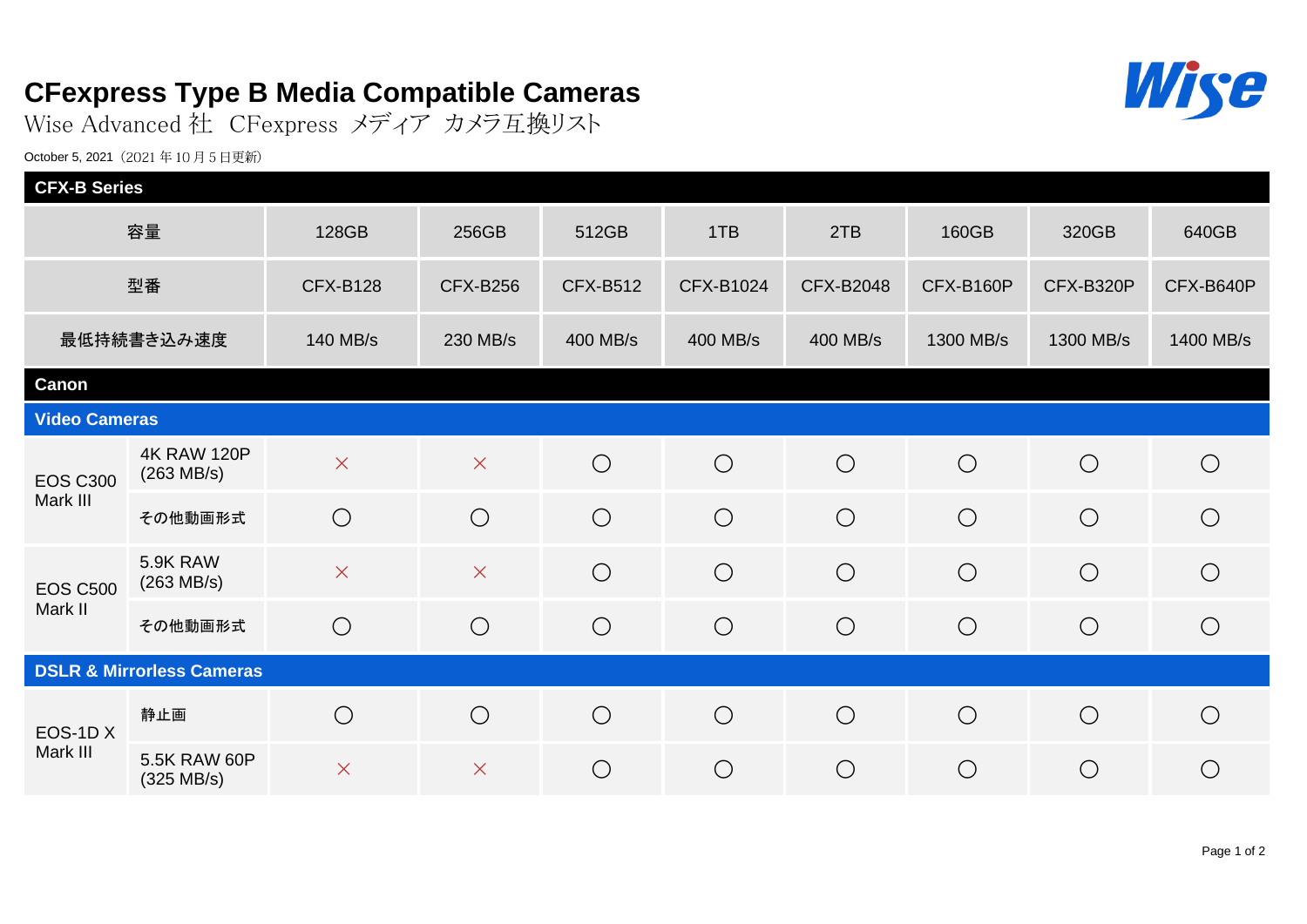|                                      | 5.5K RAW 30P<br>(225 MB/s)                   | $\mathsf X$           | $\bigcirc$              | $\bigcirc$ | $\bigcirc$ | $\bigcirc$ | $\bigcirc$ | $\bigcirc$ | $\bigcirc$ |  |
|--------------------------------------|----------------------------------------------|-----------------------|-------------------------|------------|------------|------------|------------|------------|------------|--|
|                                      | その他動画形式                                      | $\bigcirc$            | $\bigcirc$              | $\bigcirc$ | $\bigcirc$ | $\bigcirc$ | $\bigcirc$ | $\bigcirc$ | $\bigcirc$ |  |
| EOS R <sub>3</sub>                   |                                              | (検証中)                 |                         |            |            |            |            |            |            |  |
| EOS R5                               | 静止画                                          | $\bigcirc$            | $\bigcirc$              | $\bigcirc$ | $\bigcirc$ | $\bigcirc$ | $\bigcirc$ | $\bigcirc$ | $\bigcirc$ |  |
|                                      | 8K RAW 30P<br>(325 MB/s)                     | $\boldsymbol{\times}$ | $\times$                | $\bigcirc$ | $\bigcirc$ | $\bigcirc$ | $\bigcirc$ | $\bigcirc$ | $\bigcirc$ |  |
|                                      | <b>4K ALL-I 120P</b><br>$(235 \text{ MB/s})$ | $\boldsymbol{\times}$ | $\overline{\mathsf{X}}$ | $\bigcirc$ | $\bigcirc$ | $\bigcirc$ | $\bigcirc$ | $\bigcirc$ | $\bigcirc$ |  |
|                                      | 8K ALL-I 30P<br>$(163 \text{ MB/s})$         | $\times$              | $\bigcirc$              | $\bigcirc$ | $\bigcirc$ | $\bigcirc$ | $\bigcirc$ | $\bigcirc$ | $\bigcirc$ |  |
|                                      | その他動画形式                                      | $\bigcirc$            | $\bigcirc$              | $\bigcirc$ | $\bigcirc$ | $\bigcirc$ | $\bigcirc$ | $\bigcirc$ | $\bigcirc$ |  |
| <b>Nikon</b>                         |                                              |                       |                         |            |            |            |            |            |            |  |
| <b>DSLR &amp; Mirrorless Cameras</b> |                                              |                       |                         |            |            |            |            |            |            |  |
| D <sub>5</sub>                       | ファームウェア Ver.1.40 以降                          | $\bigcirc$            | $\bigcirc$              | $\bigcirc$ | $\bigcirc$ | $\bigcirc$ | $\bigcirc$ | $\bigcirc$ | $\bigcirc$ |  |
| D <sub>6</sub>                       |                                              | $\bigcirc$            | $\bigcirc$              | $\bigcirc$ | $\bigcirc$ | $\bigcirc$ | $\bigcirc$ | $\bigcirc$ | $\bigcirc$ |  |
| D500                                 | ファームウェア Ver.1.30 以降                          | $\bigcirc$            | $\bigcirc$              | $\bigcirc$ | $\bigcirc$ | $\bigcirc$ | $\bigcirc$ | $\bigcirc$ | $\bigcirc$ |  |
| D850                                 | ファームウェア Ver.1.20 以降                          | $\bigcirc$            | $\bigcirc$              | $\bigcirc$ | $\bigcirc$ | $\bigcirc$ | $\bigcirc$ | $\bigcirc$ | $\bigcirc$ |  |
|                                      | Z6/Z7 ファームウェア Ver.2.2 以降                     | $\bigcirc$            | $\bigcirc$              | $\bigcirc$ | $\bigcirc$ | $\bigcirc$ | $\bigcirc$ | $\bigcirc$ | $\bigcirc$ |  |